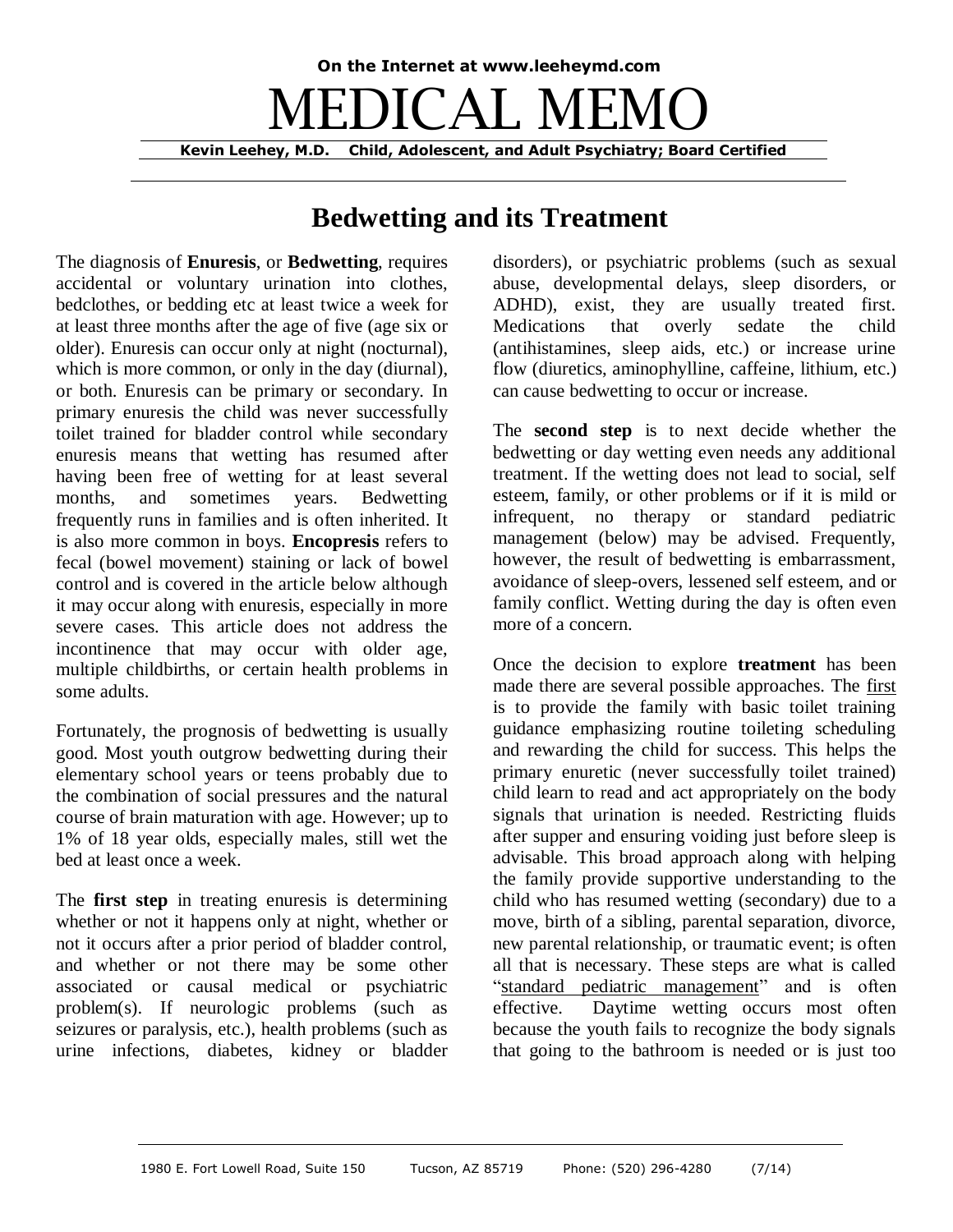busy and doesn't want to stop for a bathroom break and waits too long. Both of these can be helped by scheduling bathroom breaks regardless of perceived need and rewarding success.

Some cases need more in-depth treatment. The two most common treatments at this stage are psychotherapy, especially using specialized behavioral techniques, or medications. These approaches can also be used together.

Let's explore the special **behavioral techniques** first. These can be broken into two categories; bladder training and the bell or alarm pad method. Both are highly effective (60 to 80% for people able and willing to stick through the treatment) and may even cure but require sustained intensive effort and compliance by the child and parents. This approach is most effective with a dedicated family and child working with a skilled behavioral therapist. I refer the family to such an expert for this.

**Medications** have a lower rate of success and primarily suppress the problem until maturation and training kick in, but are generally easier to use. The three most reliable options are **Imipramine**, oxybutinin (Ditropan, Ditropan XL) and desmopressin (**DDAVP)**. Imipramine has been around for many years, is well known and studied, is very cheap, and has many other uses such as for depression, sleep, attention deficit, chronic pain, and preventing migraines. (See my medicine chart on the tricyclic antidepressants). The dosage for bedwetting is on the low end of the range, usually 25 to 100 mgs, and may require some monitoring of blood and heart rhythm (EKG). Response is generally partial and helps a lot about 40 to 60% of the time. Oxybutinin or its brand Ditropan and similar medicines is often used by general doctors or urologists for "overactive bladder" and can be used for enuresis as well. I usually prefer DDAVP. DDAVP is a synthetic version of the body hormone vasopressin which is also known as anti-diuretic hormone. DDAVP was invented to treat Diabetes Insipidus (not "sugar" diabetes which is known as Diabetes Mellitus) in which people don't produce enough vasopressin. We don't fully understand how Imipramine or DDAVP work but the theory on

DDAVP is that it boosts the apparently inadequate nighttime body production of vasopressin in uncomplicated enuretic patients. DDAVP may rarely unbalance electrolytes (sodium, potassium, chloride, etc) in the blood and thus a check of a blood test after being on it awhile may make sense, especially if negative effects occur. This is probably not routinely necessary. I have not seen a single side effect with this medicine. DDAVP comes in both a nose spray and a now more commonly used pill form. The success rate of DDAVP is higher than imipramine but may not be as high as with behavioral treatment. DDAVP is easy to use. Both medicines are generally given at night and are most effective given every night. They can be given morning and night if wetting also occurs in the day. The medicine is generally taken for about six months and then stopped to see if wetting recurs. If it recurs the medicine may be restarted for another several months and the cycle repeated. The medicine success rates may appear lower at least partly because the treatment dropouts or refusers are typically subtracted before calculating the success rates with behavior treatment and may not be with the medicine treatments.

In **summary**, enuresis may affect day and or night; may be primary or secondary; may be mild or complicated; may be caused by genetic, psychiatric, or other medical reasons; and is often successfully treatable.

## **What Is Encopresis ? (soiling)**

**Encopresis is** the repeated accidental or intentional soiling of clothes or other places (floor, etc.) by the passage of partial or full bowel movements beyond the age, or developmental level of, at least 4 or 5. The diagnosis is usually not given unless the problem occurs at least weekly for at least 3 months. The diagnosis of encopresis is not given if some other medical condition, except constipation, causes the problem. Such causes may include laxative misuse, dietary causes like lactose intolerance, problems with absorption, low thyroid, bowel or rectal structural abnormality, sexual abuse, etc. The diagnosis generally refers to children and adolescents and does not include the incontinence that may occur in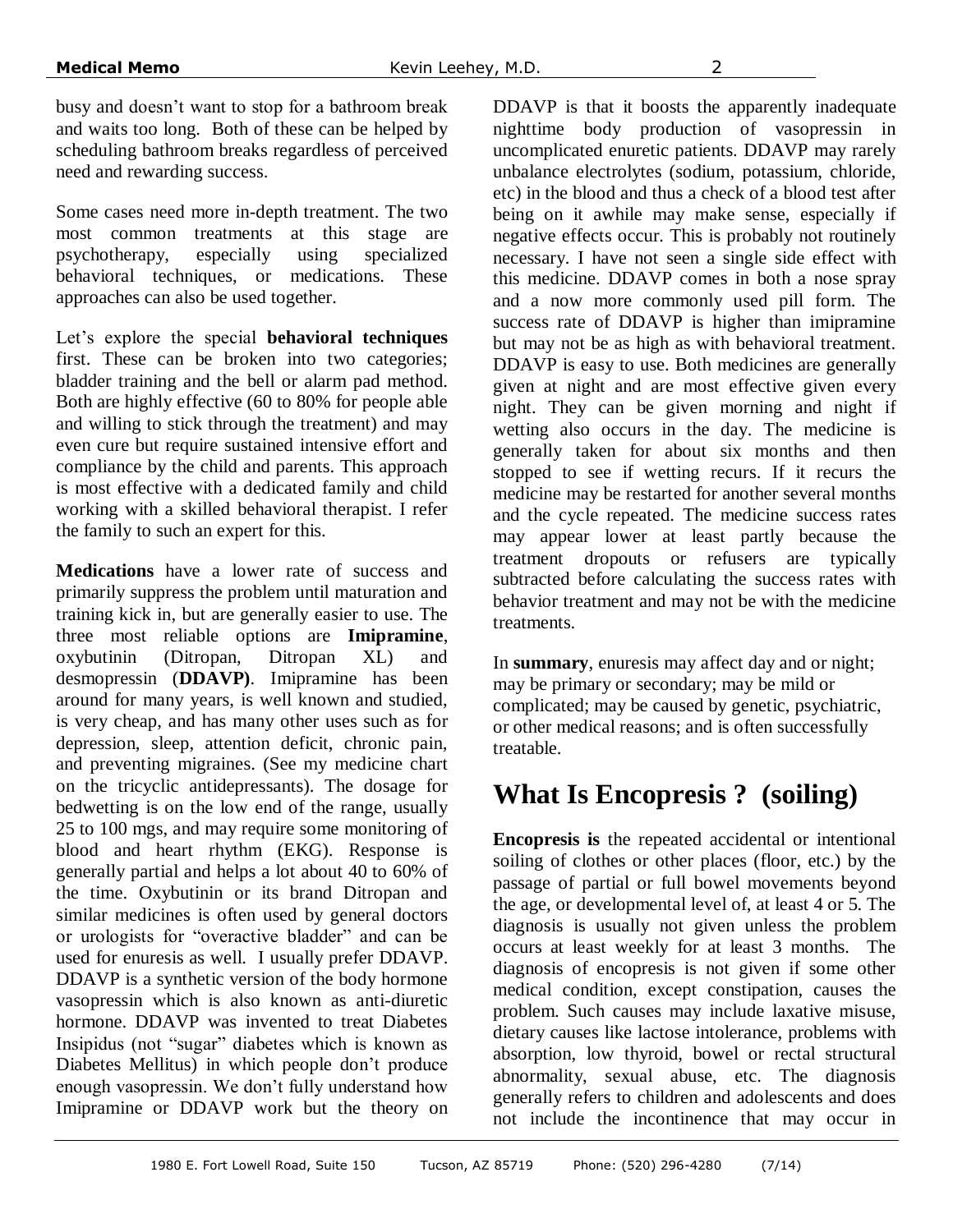previously soiling free adults who have the symptom caused by some other health problem.

**Encopresis** may occur either with or without constipation and overflow incontinence. A recurrent alternating pattern of constipation and loose diarrhea-like stools is not unusual. Encopresis is 4 times more common in boys than girls. It occurs in about 1.5% of children, lessens with age and is uncommon in teens. It may run in the family. Higher rates are seen in people who are intellectually challenged, developmentally delayed, sexually abused, or have seizures. Soiling can occur up to multiple times daily and may involve the hiding of dirty underwear by a youth who may seem unaware or not caring about the problem.

The very young child often naturally experiences his or her bowel movements as a production to be proud of, even to play with - this may linger in some kids who have encopresis. The encopretic child has typically lost sensitivity to the gastro-colic reflex (see below) as well as to the smell, and to the rectal and anal area's remarkable ability to distinguish between and control the release of gas, liquid, and solid. It is natural to wonder if this is some neurologic disorder. The mechanism of this seeming loss of sensation and smell is best understood if you think about what happens if you spend the next month full time with an oily smelly moist rag wrapped around your hand or if your hand was immersed in a bucket of liquid for a month. Your body would adjust to this now constant condition and the sensory messages would fade into the background as more important changing stimuli take priority.

Encopresis, like enuresis, can be primary or secondary. *Primary* means that the youth has never had a significant period of full bowel control, such as at least 3 months. *Secondary* means the soiling returns after a significant period of bowel control.

**Treatment**: The **first step** is to make sure there is no other medical cause of the problem. A visit to the pediatrician or family doctor for a physical examination is advised strongly. The physical will often include a rectal exam and simultaneous feeling (palpation) of the abdomen (belly) to ensure there is no impaction. An impaction is a large hard mass of fecal material that may not pass on its own without laxatives or enemas as advised by the doctor. Such cases are often marked by daily leakage of liquid or very soft stool with a formed stool being rare or nonexistent. The later steps in treatment will often be unsuccessful unless this is cleared up and kept clear. The doctor will also assess whether any other factors may be causing the problem. This is generally done by listening to the history and doing the physical and may occasionally include other tests or referral to a gastrointestinal specialist or neurologist.

The **second step** is standard pediatric behavior therapy that takes advantage of the natural body rhythm of the gastro-colic reflex. When food goes into the stomach (gastro) the bowels (colic) soon move. The key is re-training the child's body to do what comes naturally. This is done by having the youth sit on the toilet for 10-15 minutes after, at least, breakfast and supper (lunch too, if feasible) for which he or she is rewarded whether he produces a bowel movement or not. An extra reward is earned for production of a BM; there is no punishment for failing to produce. The rewards chosen will depend on the child and his or her interests – video game time, a goody grab bag, points toward a pokemon card, etc. *This is the key to the treatment*; the child who never learned or resisted and lost touch with the body rhythm will be re-trained and become able to read bowel cues and will be rewarded for responding to the body cues to defecate. *Once normal control has been gained, this same basic at least twice daily toileting and reward system should be maintained for at least 2 months for mild cases, 4 months for moderate, and 6 months for severe cases in order to lessen the very high relapse rates.*

Stool softeners or laxatives, are used as part of the on-going behavior plan for all moderate to severe cases and anytime there has been an impaction or recurrent constipation, or tendency for the child to hold in the stool. The goal is to soften the feces enough so the child cannot "hold onto" it (thereby causing constipation) but not so liquid to cause uncontrolled diarrhea. Miralax or glycolax is often the best choice. This or an over the counter softener